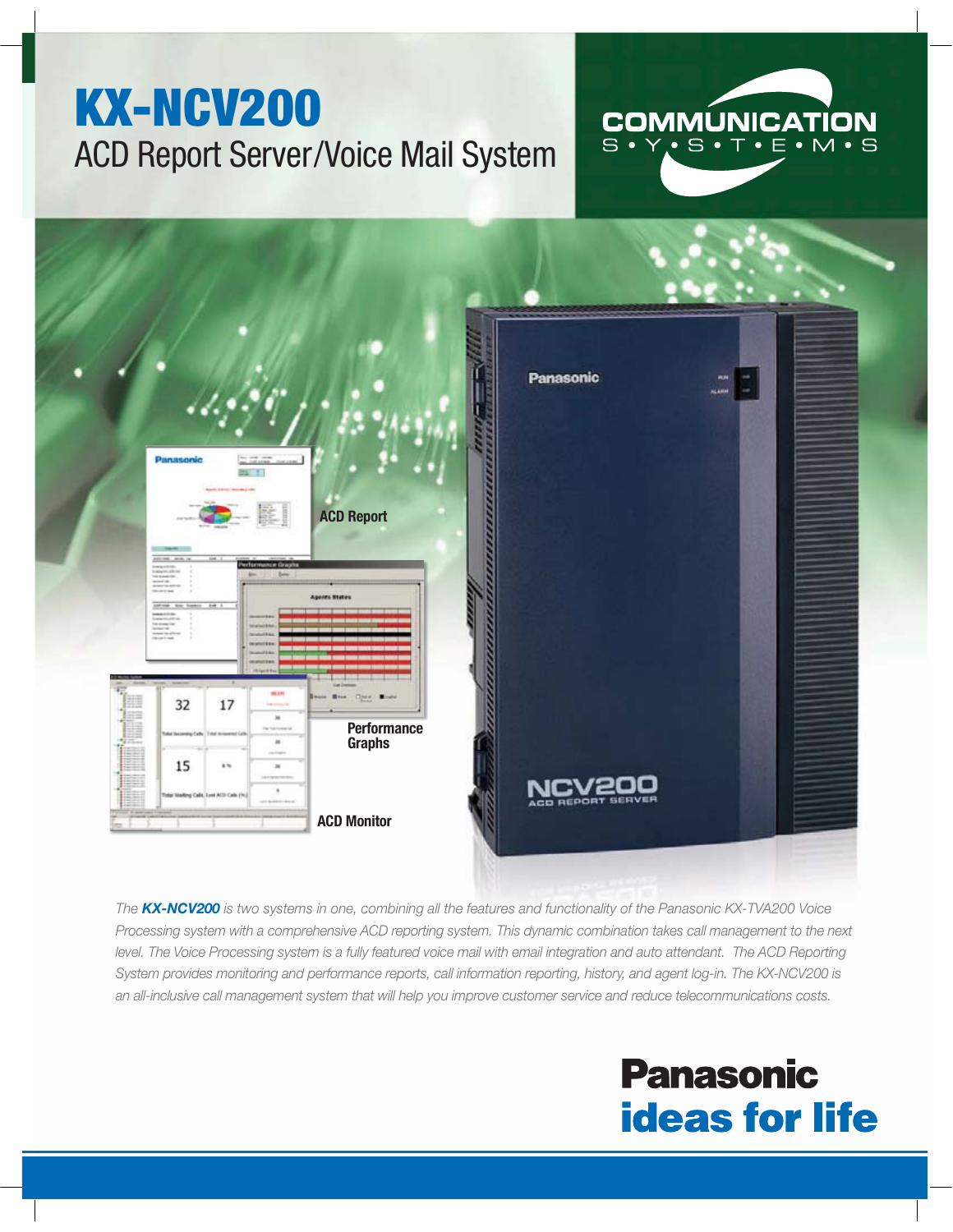# **The Voice Processing System** for your Growing Business



*Voice Processing Systems offer much more than voice mail and automated attendant service. You also get versatile features and options, such as bilingual service and custom service that let you custom design your system to meet your specific needs. Digitally integrating a Panasonic Voice Processing System with one of the Panasonic Digital Hybrid IP-PBX Systems will provide additional advanced features that are only available when connected to a Panasonic KX-TDA System. The results – the perfect Voice Processing System for your growing business.*

#### **Email Integration & Voice Mail with Auto Attendant**



By adding a KX-TVA series voice processing system, your calls can be easily managed by using the built-in automated attendant service, voice mail with email integration and more. And with the high level of integration between the KX-TVA and the KX-TDA Hybrid IP PBX Systems, you can enjoy features like voice mail LCD menus that allow you to access and manage your voice mailbox using the LCD display. With all these choices, it's easy to custom design a system that's right for you.

#### **Voice Mail Service**

The KX-NCV200 supports 1024 individual, password protected mailboxes that can hold a programmable number of messages each. Each mailbox owner may record a general message for "after-hours" use, and a "busy" greeting that lets the caller know if you're on the phone or away from your desk. After receiving messages, the system can notify you in several different ways.

# **Enhanced Message Notification**

Each mailbox user can be notified of new messages in several different ways:

- The message lamp on your extension will light.
- Your pager will alert you to call your mailbox.
- Your pager will display the telephone/intercom number of the caller.
- The system will call a predetermined telephone number to reach you.

# **Automated Attendant Service**

The auto-attendant answers incoming calls and routes the caller to the appropriate extensions or departments. Individual extensions can be set up with options for call screening, call blocking, or intercom paging.

# **Interview Service**

Allows you to set up a mailbox that will deliver and record responses up to ten questions. Use this customer-friendly service to take orders, conduct surveys, collect suggestions, or to record requests for appointments.

# **Other Key Features**

- Call Screening
- Live Call Screening<sup>2</sup>
- Two-Way Record<sup>2</sup>
- Two-Way Transfer<sup>2</sup>
- Callback Number Entry
- Caller ID Callback<sup>1</sup>
- Caller ID<sup>1</sup> Name Announcement
- Caller ID<sup>1</sup> Personal Greeting
- Caller ID<sup>1</sup>/ DID Call Routing
- Dial By Name
- Covering Extension
- Holiday Service
- Intercom Paging<sup>2</sup>
- Fax Detection
- Timed Reminder Setting
- Windows-Based Administration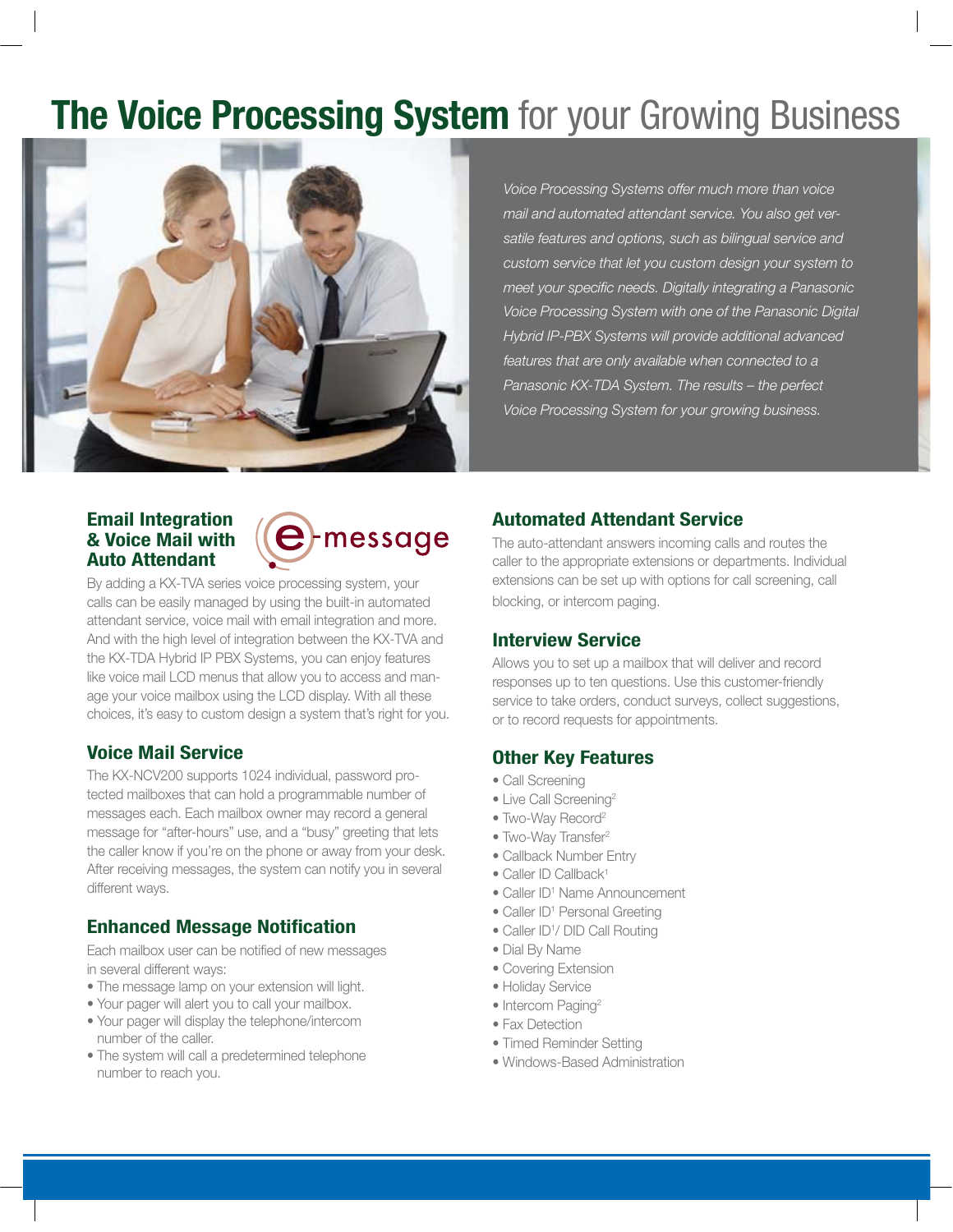# **ACD Report Server** to Optimize Management



*The NCV200 ACD report server brings advanced call center functions to your Panasonic PBX System, providing you with monitoring and performance reports, call information history, and agent log-in. It's easy to optimize call center management with NCV200's readable and comprehensive performance reports, which can be reproduced in emails or color graphs. The result – increased organizational fl exibility and reduced operational costs.*

#### **Efficient Message Management**

Offers useful voice mail features, such as e-mail notification when a caller leaves a message, the capability to attach voice messages to e-mail messages and easier operation using the LCD on Proprietary Telephones. Panasonic delivers new levels of communication ease and efficiency that can help any business be more productive.

#### **Advanced Agent Management**

Designed to bring advanced call center functions to users of Panasonic PBX systems, the KX-NCV200 provides useful functions such as monitoring and performance reports. Oftentimes, the difference between gaining or losing a new customer can hinge on a single telephone call. The Panasonic call center solution makes sure that every telephone call works in your favor.

#### **ACD (Automatic Call Distribution) Monitoring & Reporting Functions**

A clear knowledge of actual operating performance is vital to optimizing call center management. The Panasonic ACD Report Server lets supervisors monitor parameters, such as the number of active calls, agent status, queue status and agent/group performance. It also provides a reporting function for the detailed analysis needed to improve call center performance.

### **Agent Log-In**

Each agent is provided a unique code and a password. An agent uses this code and password when he or she logs in to the system. This feature allows supervisors to monitor the agents individually and create reports for each agent instead of each extension.

### **Product Structure**

#### **ACD Report Client (Software)**

- Makes reports of incoming call information for ICD (Incoming Call Distribution) groups.
- Prints out or sends e-mail reports.
- Displays the history of incoming call information.
- Provides a function to monitor the number of incoming calls and the number of answered calls for ICD groups, Queues and Agents by ACD (Automatic Call Distribution) monitor.
- Displays graphs using the Performance Graphs function.
- **ACD Report Server (Hardware and Software)**
- Stores the incoming call information data that is displayed by the ACD Report Client.
- Transfers the data to the ACD Report Client.

#### **Performance Graphs**

The number of incoming/outgoing calls and accumulated call data that are monitored by the ACD Report Client can be viewed in graph form. The user can also customize the format, and select the data for producing graphs. These performance graphs are capable of changing to reflect changes in the ongoing status.